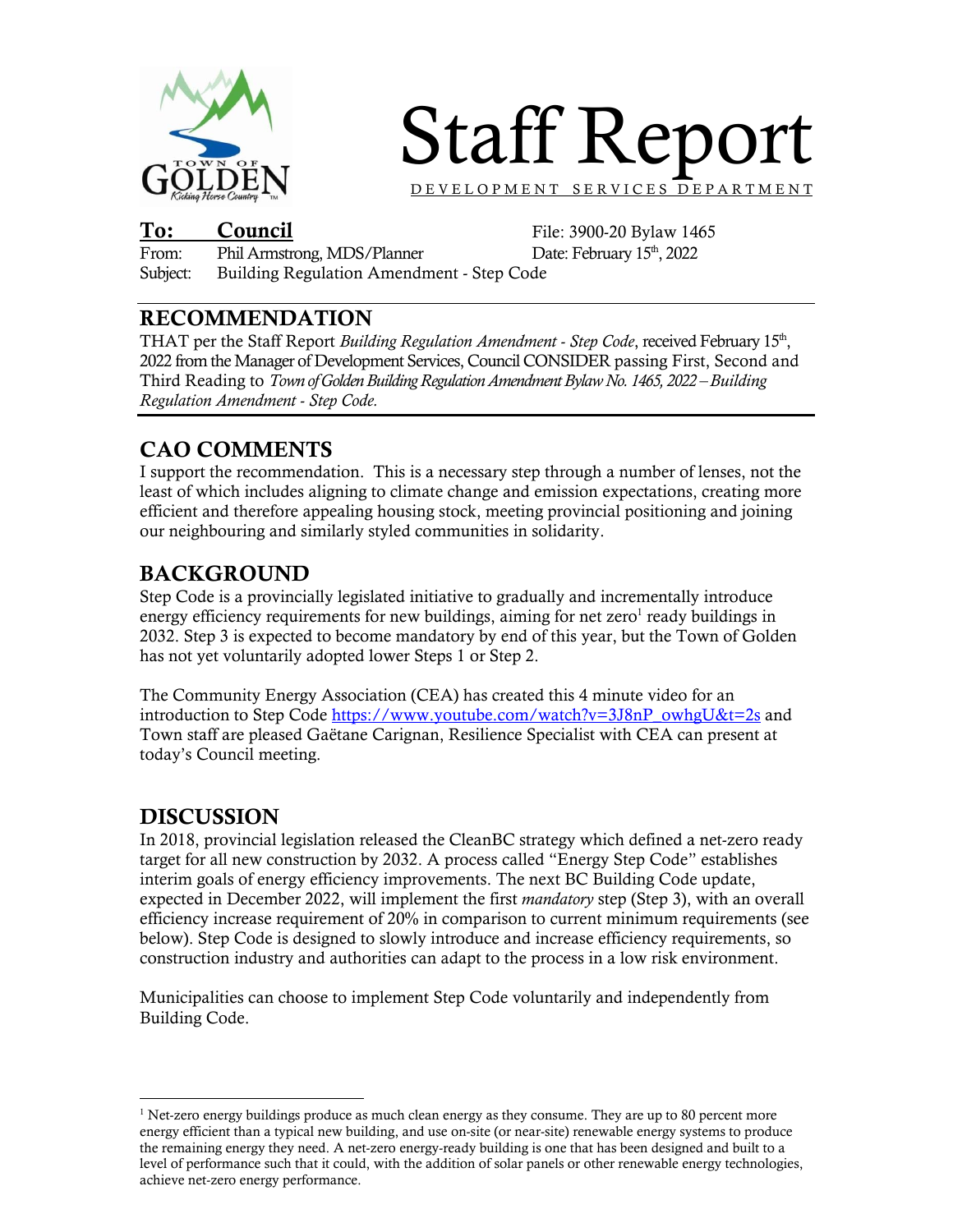Introduction of Step 1 prior to the more stringent Step 3 can allow Golden's construction industry to get used to the process without the introduction of higher efficiency requirements in comparison to current Building Code standards. To assist in preparing the building community, in 2020, the Town of Golden hosted an introductory seminar in cooperation with BCIT and the Community Energy Association (CEA). Also, CEA provides Step Code information and has held several webinars, which have seen good attendance from the local licensed home builders. The Building Official has also forwarded relevant webinars and information periodically over the last two years to the building community.

For Part 9 simple smaller buildings (ex. houses, townhouses, 4 plex, 8 plex, small commercial / residential buildings under three storeys), Step 1 requires a new building design to be computer modeled for a prediction of energy performance and to be pressure tested for air leakage. An Energy Advisor<sup>2</sup> must perform this work.



For Part 3 more complex buildings (examples of recent projects include Oso, Kaur i.e four storeys or more or 600 square metre footprint), this means no longer using the 2015 National Energy Code to code minimum, which is actually a lower standard than the current BC Building Code prescriptive path.

#### PATHWAY TO 2032: PART 3 (WOOD-FRAME RESIDENTIAL)



 $\overline{a}$  $2$  Town staff has verified there are advisors available to do this work in a timely manner.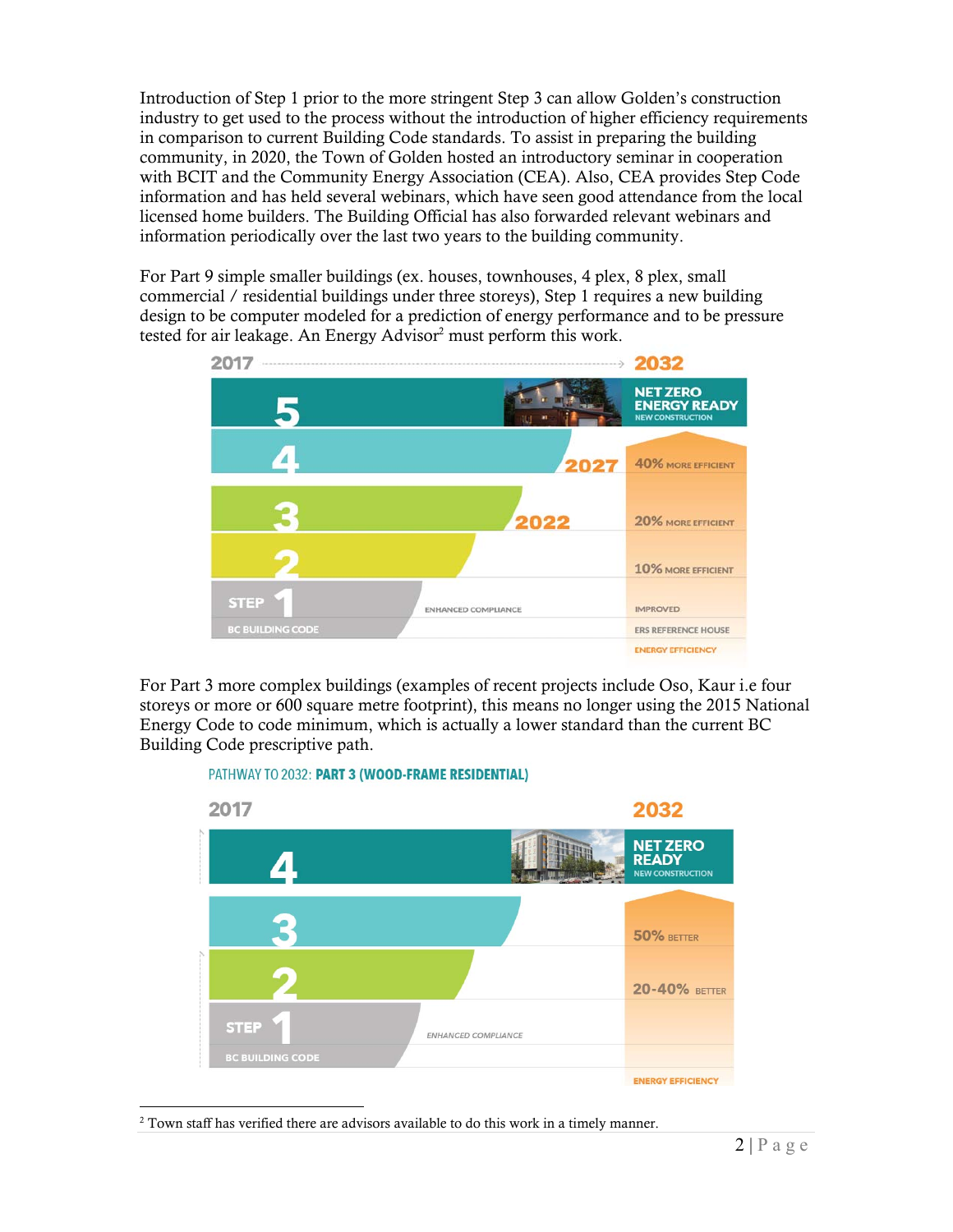Please refer to table below for a comparison of the status of local governments in the region in regards to step code implementation.

| <b>Local Government</b>                      | <b>Step Code referenced</b>   |        | <b>Effective since</b>                               |
|----------------------------------------------|-------------------------------|--------|------------------------------------------------------|
|                                              | Part 9                        | Part 3 |                                                      |
| <b>City of Fernie</b>                        | Step 2                        | Step 1 | 2021                                                 |
| <b>City of Kimberley</b>                     | Step 3                        | Step 1 | 2020                                                 |
| <b>City of Cranbrook</b>                     | Step 2                        | Step 2 | 2021                                                 |
| <b>District of Invermere</b>                 |                               |        | Council discussion recently<br>commenced and ongoing |
| <b>City of Revelstoke</b>                    | Step 3                        | Step 2 | Jan. 2022                                            |
| <b>Regional District of East</b><br>Kootenay | Step 2                        | Step 1 | Jan. 2022                                            |
| Columbia Shuswap Regional<br><b>District</b> |                               |        | No plan of early adoption                            |
| <b>Proposed for Golden</b>                   | Step 1 2022                   | Step 2 |                                                      |
|                                              | Step 3<br>December 16<br>2022 |        |                                                      |

In closing, staff is recommending first, second and third reading of *Town of Golden Building Regulation Amendment Bylaw No. 1465, 2022 – Building Regulation Amendment - Step Code* in order to address climate action goals and prepare the building community for step three becoming mandatory in 2023.

## DECISION FACTORS

## Council Context

#### Strategic Lens (Alignment to OCP, Bylaws, Existing Legislation)

-The Official Community Plan has pages dedicated to Leadership in Energy and Environmental Design (LEED) a private green building design certification. Rather, step code in taking the place of different energy labels, particularly with Part 9 buildings and step code works towards the intent of LEED with the overall goal of lowering energy consumption and carbon emissions and lastly step code will be law next year.

-The OCP states: *The Town of Golden will strive to reduce GHG emissions through the following:* 

- *1. Land use, energy and transportation planning.*
- *2. Infrastructure design.*
- *3. Green procurement.*
- *4. Building retrofits.*
- *5. Water conservation.*
- *6. Solid waste diversion.*
- *7. Renewable energy.*

-Official Community Plan Amendment Bylaw No. 1270, 2010 , set targets to reduce Green House Gases (GHGs) corporately by 20% and community wide by 33% (A refocus on climate action planning will form part of the new Official Community Plan process to take place in 2023). The bylaw also has the following objectives: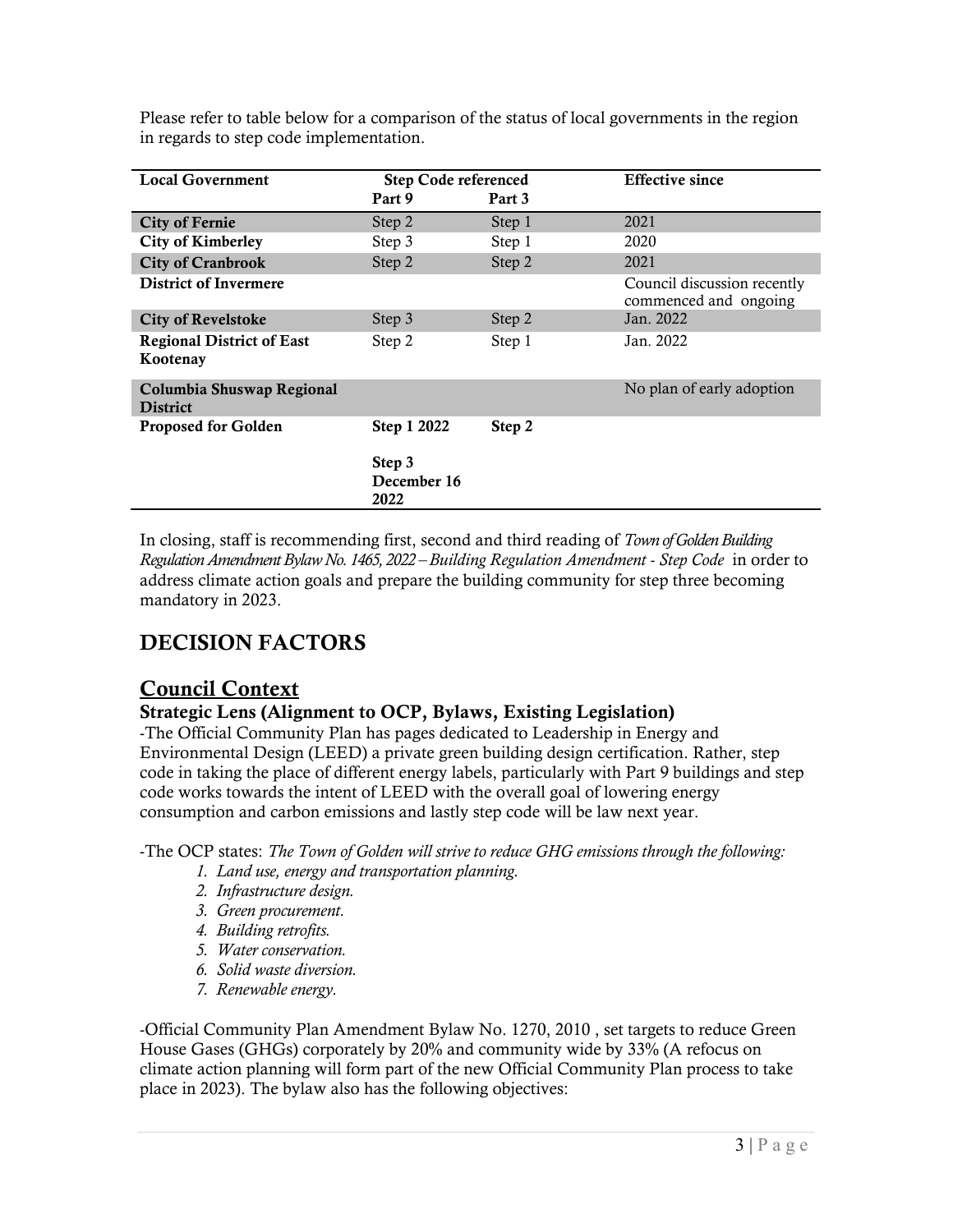-The Town should explore collaborative and cost effective opportunities to engage the Columbia Shuswap Regional District, other communities, the Columbia Basin Trust and other government and non-government agencies in projects to reduce community-wide greenhouse gas emissions; and

-The Town will play a leadership role in promoting education for community members and businesses on the link between building design/retrofit, transportation and solid waste diversion and greenhouse gas emissions.

-The Town is a signatory to the 2007 BC Climate Action Charter

-The *BC Energy Step Code* aligns with the Government of Canada's *Pan-Canadian Framework on Clean Growth and Climate Change* (2016) and *Build Smart: Canada's Buildings Strategy* (2017). Both establish a goal that provinces and territories adopt a net-zero energy-ready model building code by 2030; the BC Energy Step Code provides a path to incrementally prepare British Columbia for this coming change.

#### Climate Change (Mitigation/Adaptation Relevance)

While the Step Code represents a significant achievement in the regulation of building performance, its focus on the use of energy efficiency metrics has raised the question as to whether it is as effective as it could be in reducing GHG emissions from the built environment. In 2019, Integral Group commissioned a study *Implications of the BC Energy Step Code on GHG Emissions* and found that, although Step Code will reduce GHG emissions, its focus on energy efficiency does not guarantee the level of GHG emissions reductions necessary to drive emissions to zero or near-zero levels, as is the intent through CleanBC. Building designers can pursue mechanical system options that result in significantly different GHG intensity's (GHGi) (i.e., GHGs / building area). While the study only modelled GHG emissions impacts for building archetypes in Climate Zone 4 (Golden is zone 6), the general findings of the study are likely to be similar for other climate zones in BC.

That said, most new homes in Golden are powered by electricity and staff will promote and encourage the adoption of low-carbon energy systems (LCES). According to stats from the City of Vancouver switching a single detached home from gas to electricity can reduce carbon pollution by up to  $80\%$ <sup>3</sup>

Lastly, the BC Local Government Energy Step Code Peer Network and the Province are currently conducting research to determine if there are opportunities to align local governments' efforts on GHG emissions reduction through Step Code. Therefore, the Town staff will stay informed on provincial policy development in this area and will look to incorporate progressive GHG emissions reduction policy once options are provided by the Province.

#### Communication (Scope and Tactical Outputs)

-On February 11, 2022 the Building Official and the Manager of Development Services will email a copy of the report and bylaw to builders and developers. -We will also provide information through social media and the newsletter.

#### Financial (All Term Budget Impacts/Asset Management Impacts/Practicality)

-Some municipalities have implemented rebate programs, but the Town is directing builders and owner to the following available financial incentives and grants:

 $\overline{a}$ 

<sup>&</sup>lt;sup>3</sup> https://vancouver.ca/green-vancouver/green-home-retrofits.aspx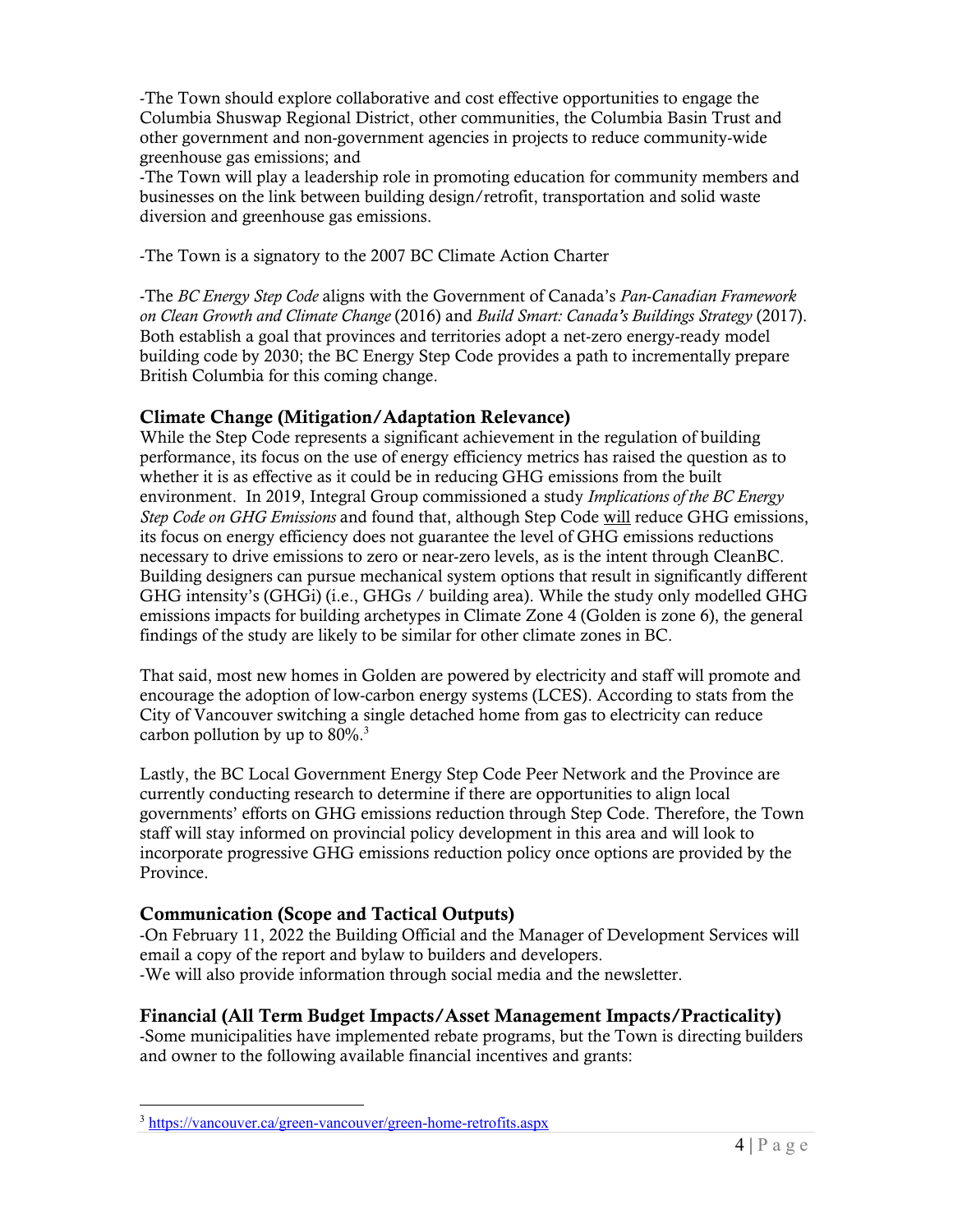- CleanBC GoE lectric (Part 9 and Part 3) https://electricvehicles.bchydro.com/incentives/charger-rebates
- $\checkmark$  CleanBC Better Buildings Custom, Custom Lite, New Construction (Part 3) rebates for home (single family and MURB) and workplace EV charging
- BCHydro https://www.bchydro.com/powersmart/business/programs/newhome.html
- $\checkmark$  Better BC Commercial New Construction Program https://betterbuildingsbc.ca/incentives/cleanbc-commercial-new-constructionprogram/
- $\checkmark$  CMHC Green Home offers a partial refund on the cost of mortgage loan insurance. Buy, build or renovate for energy efficiency and you may be eligible for a refund of up to 25% of your premium. https://www.cmhc-schl.gc.ca/en/consumers/homebuying/mortgage-loan-insurance-for-consumers/cmhc-green-home
- The Better Homes BC has a rebate search tool. https://betterhomesbc.ca/rebatesearch-tool/

## Administration Context

-Building Regulation bylaw refresh is part of the MDS work plan.

## **OPTIONS**

- 1. Council considers passing first, second and third reading to the *Town of Golden Building Regulation Amendment Bylaw No. 1465, 2022 – Building Regulation Amendment - Step Code*.
- 2. Council does not consider readings to the bylaw.
- 3. Council selects another course of action.

Respectfully Submitted,

Phil Armstrong MCIP, RPP *Manager of Development Services / Planner*

Enclosed

 $\checkmark$  Town of Golden Building Regulation Amendment Bylaw No. 1465, 2022 – Building Regulation Amendment - Step Code.

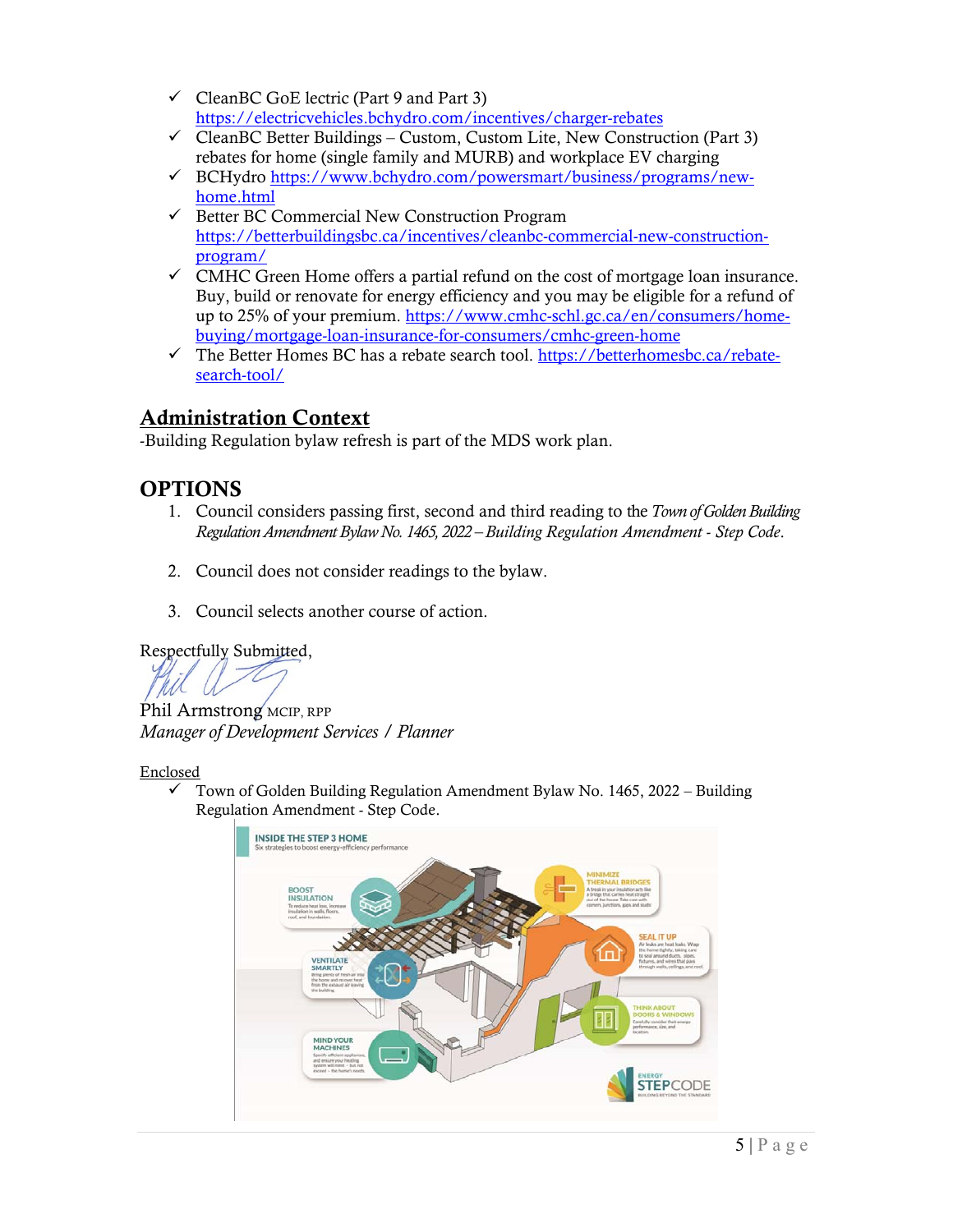

## BYLAW RATIONALE STATEMENT

## *Town of Golden Building Regulation Amendment Bylaw No. 1465, 2022 – Step Code*

The purpose of this bylaw is to amend the Town of Golden Building Regulation Bylaw to include greenhouse gas reduction and energy efficiency provisions as per the British Columbia Energy Step Code.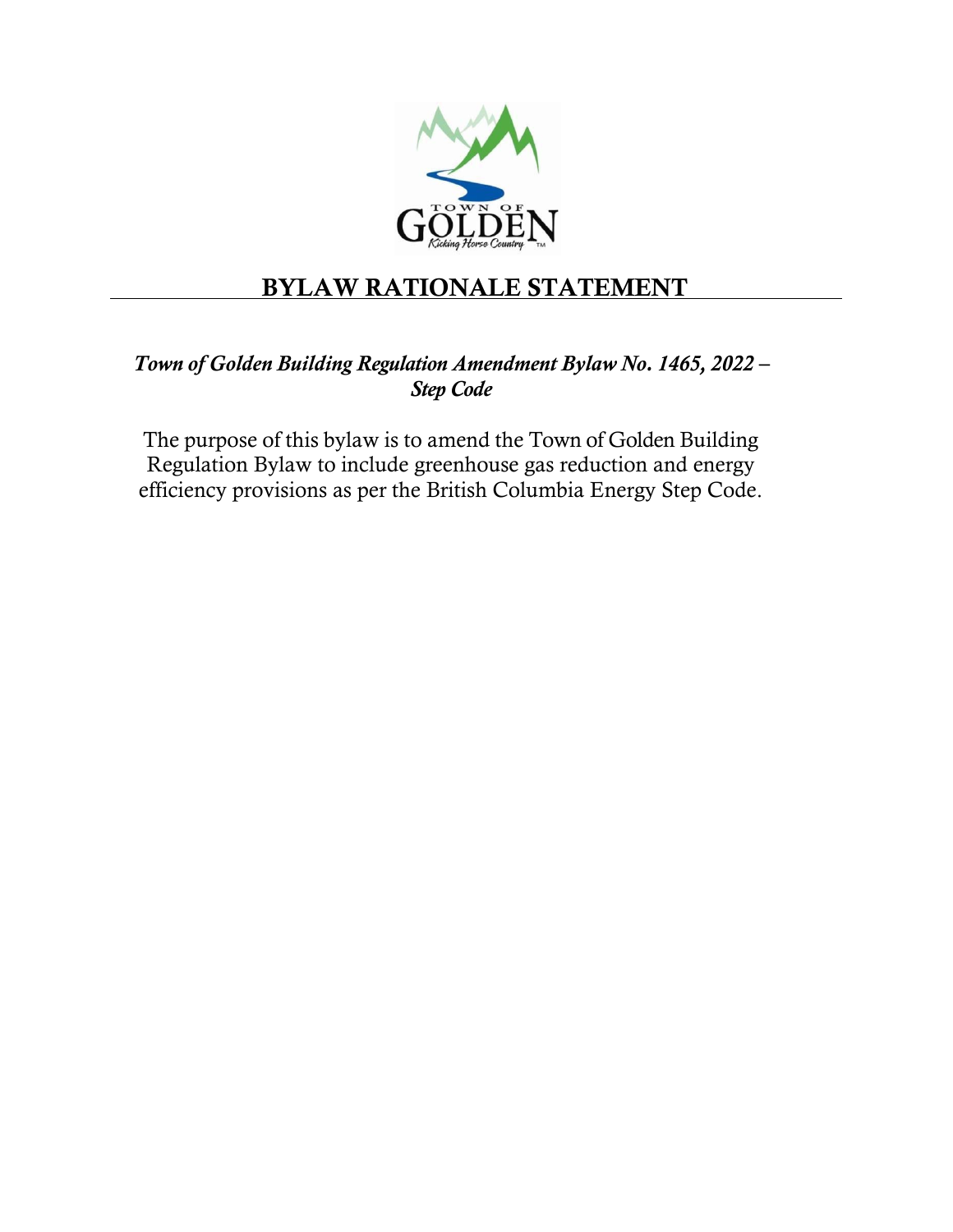## TOWN OF GOLDEN BYLAW NUMBER 1465, 2022 ZONING BYLAW AMENDMENT

A Bylaw to amend the ""*Town of Golden Building Regulation Bylaw No. 1299, 2012"*

The Council of the Town of Golden, in open meeting assembled, HEREBY ENACTS AS FOLLOWS:

#### 1. CITATION

This Bylaw may be cited for all purposes as the *"Town of Golden Building Regulation Amendment Bylaw No. 1465, 2022 – Step Code"*

#### 2. TEXT AMENDMENT

2.1 That Section 2; Definitions and Interpretation be AMENDED to include GHG and Building Energy Label;

"GHG – means greenhouse gas;"

"Building Energy Label – means information about a buildings' energy use, efficiency ratings, how the rating was calculated and where energy is consumed in the building which is posted in a location that is protected from moisture and damage;"

2.2 That the Town of Golden Building Regulation Bylaw No. 1299, 2012 be AMENDED to add;

#### "12. ENERGY CONSERVATION AND GHG EMISSION REDUCTION

- 12.1 In relation to the conservation of energy and the reduction of greenhouse gas emissions, the Town incorporates by reference the British Columbia Energy Step Code in accordance with sections 12.2 through 12.4.
- 12.2 A *complex building* must be designed and constructed to meet the minimum performance requirements specified in Step 2 of the Energy Step Code for any permits issued as of March 2, 2022.
- 12.3 A *standard building* must be designed and constructed to meet the minimum performance requirements specified in Step 1 of the Energy Step Code for any permits issued as of March 2, 2022 and Step 3 of the Energy Step Code for any permits issued as of December 16, 2022.
- 12.4 Any *building* constructed under permits issued as of March 2, 2022 must include a *building energy label posted* prior to issuance of occupancy certificate."

#### 3. SEVERABILITY

If any portion of this bylaw is found invalid by a court of competent jurisdiction, the invalid portion is severed without effect on the remaining portions of the bylaw.